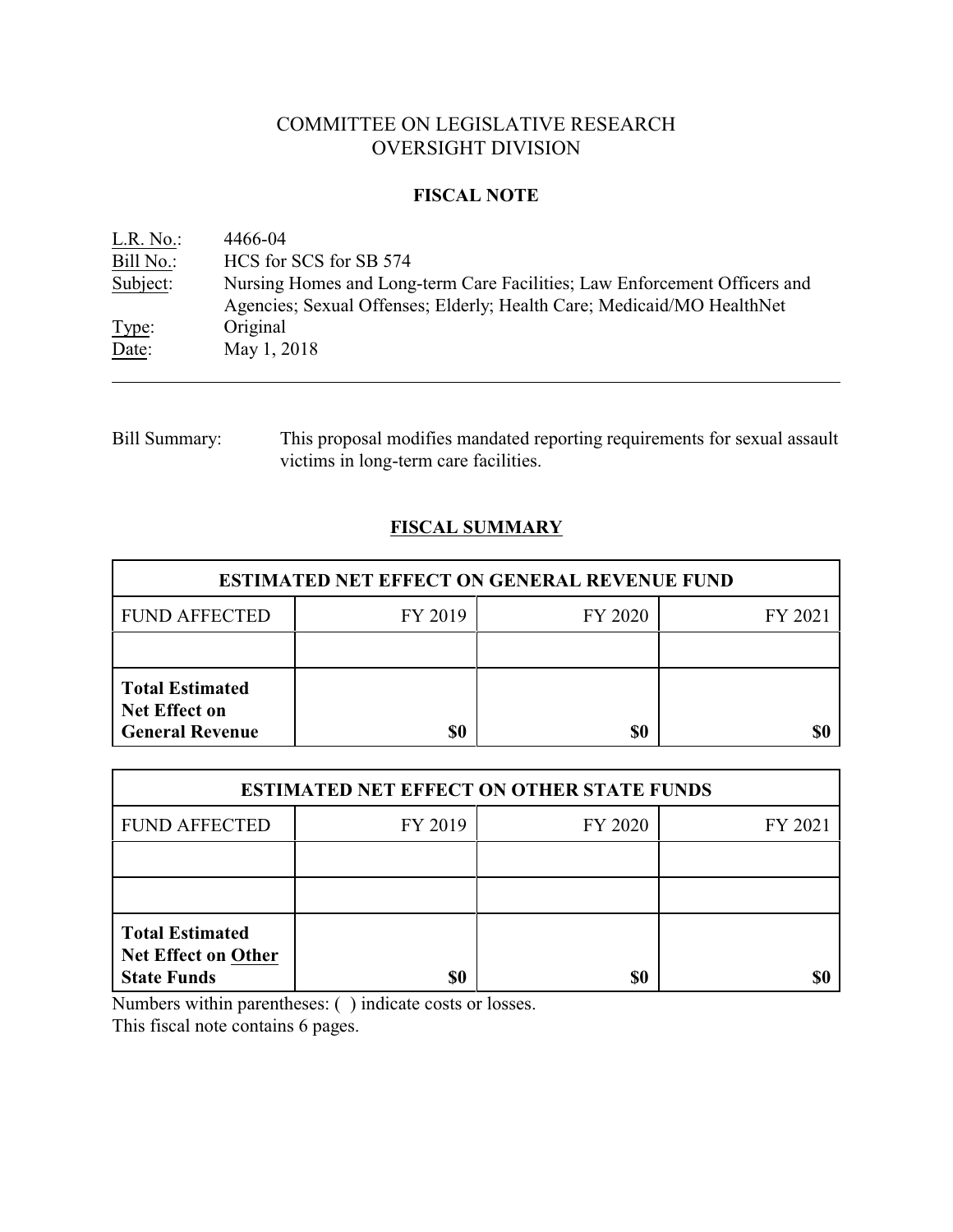L.R. No. 4466-04 Bill No. HCS for SCS for SB 574 Page 2 of 6 May 1, 2018

| <b>ESTIMATED NET EFFECT ON FEDERAL FUNDS</b>                        |         |         |         |  |  |
|---------------------------------------------------------------------|---------|---------|---------|--|--|
| <b>FUND AFFECTED</b>                                                | FY 2019 | FY 2020 | FY 2021 |  |  |
|                                                                     |         |         |         |  |  |
|                                                                     |         |         |         |  |  |
| <b>Total Estimated</b><br>Net Effect on All<br><b>Federal Funds</b> | \$0     | \$0     |         |  |  |

| <b>ESTIMATED NET EFFECT ON FULL TIME EQUIVALENT (FTE)</b>    |         |         |         |  |
|--------------------------------------------------------------|---------|---------|---------|--|
| <b>FUND AFFECTED</b>                                         | FY 2019 | FY 2020 | FY 2021 |  |
|                                                              |         |         |         |  |
|                                                              |         |         |         |  |
| <b>Total Estimated</b><br><b>Net Effect on</b><br><b>FTE</b> |         |         |         |  |

 $\Box$  Estimated Net Effect (expenditures or reduced revenues) expected to exceed \$100,000 in any of the three fiscal years after implementation of the act.

| <b>ESTIMATED NET EFFECT ON LOCAL FUNDS</b> |         |         |        |  |
|--------------------------------------------|---------|---------|--------|--|
| <b>FUND AFFECTED</b>                       | FY 2019 | FY 2020 | FY 202 |  |
| <b>Local Government</b>                    | \$0     | \$0     | \$0    |  |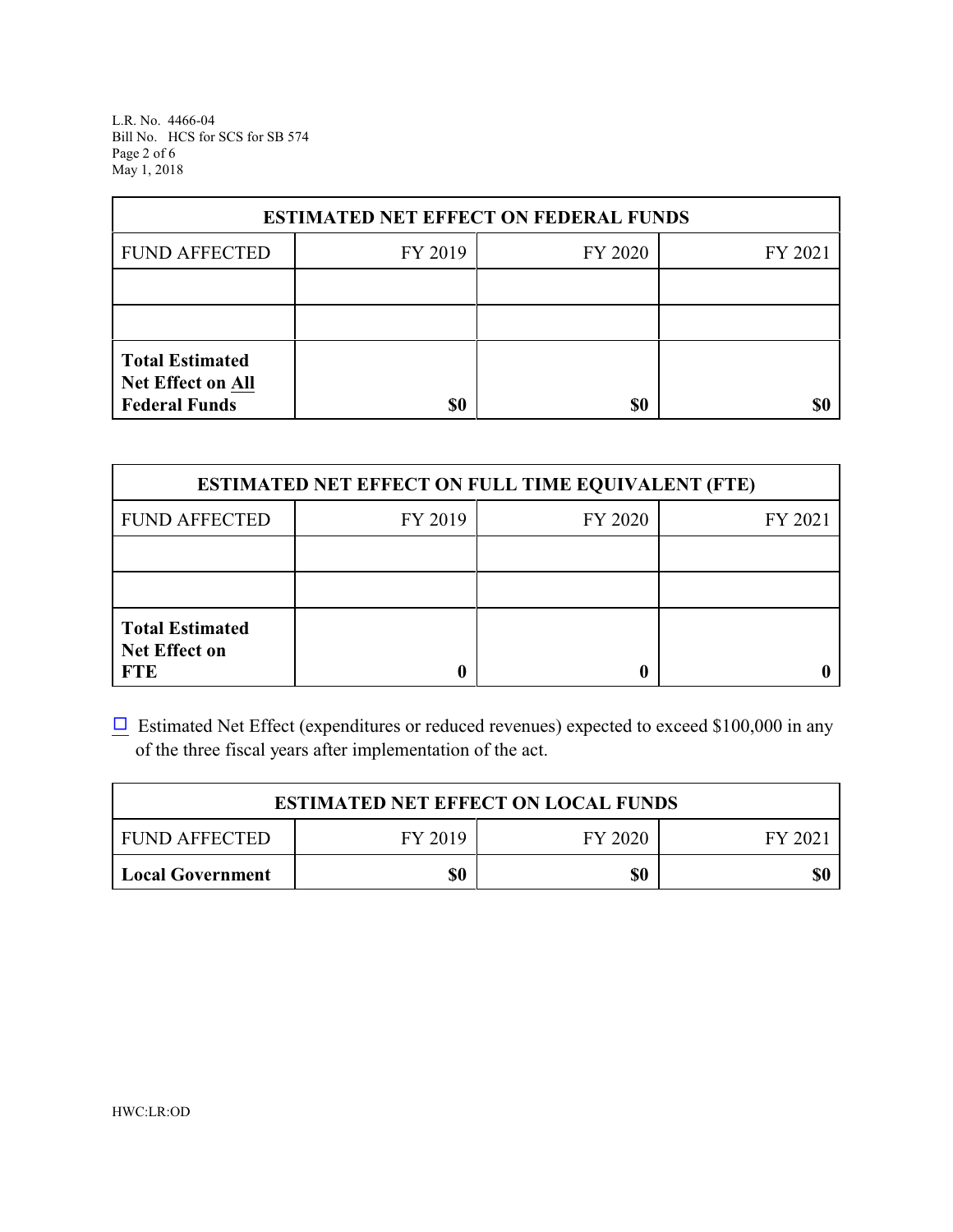L.R. No. 4466-04 Bill No. HCS for SCS for SB 574 Page 3 of 6 May 1, 2018

#### **FISCAL ANALYSIS**

#### ASSUMPTION

#### §§192.2495 and 208.909 - Background checks for in-home service providers

Officials from the **Department of Health and Senior Services** assume the proposal would not fiscally impact their agency.

Officials from the **Department of Public Safety (DPS), Missouri State Highway Patrol (MHP)** state section 192.2495.3 requires a provider prior to allowing any person hired as a full-time, part-time or temporary position to have contact with any patient or resident to conduct a fingerprint based criminal record check pursuant to 43.540.

The Highway Patrol's Criminal Justice Information Services (CJIS) Division anticipates an unknown fiscal impact but expects the overall fiscal impact to be positive. The cost for these background checks is as follows:

State fee: \$20.00 FBI fee: \$12 Applicant fingerprinting vendor fee: \$8.30 Total fee per applicant: \$40.30

Of these amounts, the state retains the \$20 state fee and \$2 of the federal charge for a pass thru fee. The \$8.30 charge is paid directly to the vendor at the time of application.

**Oversight** notes the provisions of 192.2495.3 have not been changed by this proposal and that it is current law that persons hired to have contact with patients or residents have a background check completed. The provisions of this proposal provide that in-home services providers shall be guilty of a class A misdemeanor if the agency knowingly employs a person who refuses to register with the family care safety registry or has any disqualifying factors (current law). This proposal adds to the list of disqualifying factors. In addition, the provisions add that a person cannot be employed to provide client services if the person is listed on the Department of Health and Senior Services employee disqualification list or the Department of Mental Health disqualification registry.

**Oversight** assumes the DPS, MHP would not have a significant increase in the number of background checks performed and the fiscal impact on the Criminal Records Fund would be minimal.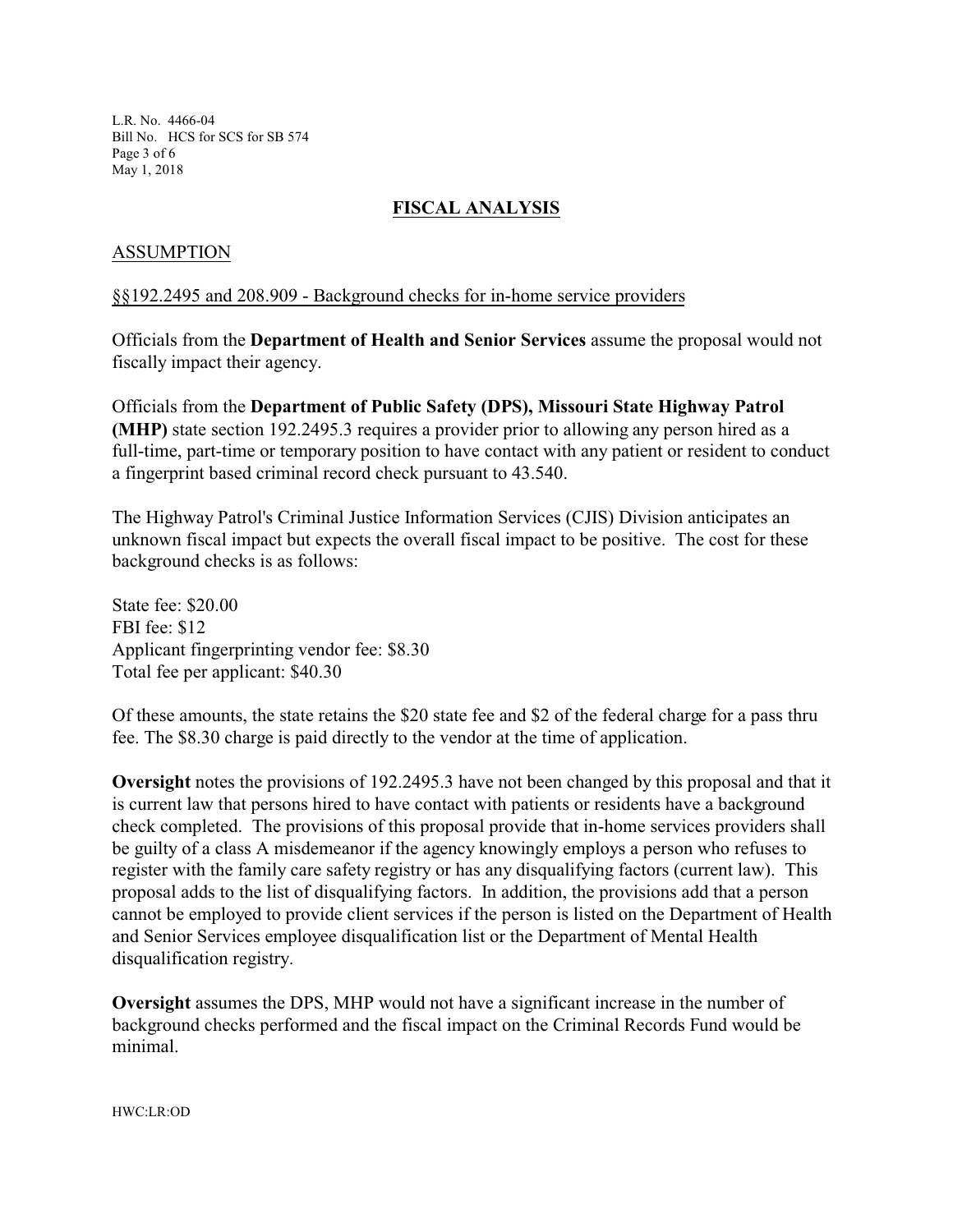L.R. No. 4466-04 Bill No. HCS for SCS for SB 574 Page 4 of 6 May 1, 2018

#### ASSUMPTION (continued)

For the purpose of this proposed legislation, officials from the **Office of State Public Defender (SPD)** cannot assume that existing staff will provide competent, effective representation for any new cases where indigent persons are charged with the proposed new crime of knowingly hiring a person who has been found guilty or has pleaded guilty to a number of felony offenses - an expanded Class A misdemeanor.

While the number of new cases (or cases with increased penalties) may be too few or uncertain to request additional funding for this specific bill, the SPD will continue to request sufficient appropriations to provide effective representation in all cases.

**Oversight** assumes the SPD can absorb the additional caseload that may result from this proposal.

Officials from the **Office of State Courts Administrator (OSCA)** state this proposal may have some impact, but there is no way to quantify that impact at the present time. Any significant changes will be reflected in future budget requests.

Officials from the **Department of Mental Health**, the **Department of Corrections**, the **Department of Social Services** and the **Missouri Office of Prosecution Services** each assume the proposal would not fiscally impact their respective agencies.

#### §198.070 - Reporting requirements for sexual assault victims in LTCs

Officials from the **Department of Health and Senior Services**, the **Department of Public Safety, Missouri State Highway Patrol**, the **Missouri Office of Prosecution Services**, the **Joplin Police Department**, the **Springfield Police Department** and the **St. Louis County Department of Justice Services** each assume the proposal would not fiscally impact their respective agencies.

In response to the previous version of this proposal, officials from the **Boone County Sheriff's Department** and the **Greene County Sheriff's Department** each assumed the proposal would not fiscally impact their respective agencies.

Officials from the following **law enforcement agencies**: the Ashland Police Chief, Branson Police Department, Buchanan County Sheriff's Department, Cass County Sheriff's Office, Clark County Sheriff's Department, Clay County Sheriff's Department, Cole County Sheriff's Department, Columbia Police Department, Independence Police Department, Jackson County Sheriff's Department, Jasper County Sheriff's Department, Jefferson City Police Department, Jefferson County Sheriff's Department, Lawrence County Sheriff's Department, Platte County Sheriff's Department, St. Charles Police Department, St. Joseph Police Department, St. Louis County Department of Police and the St. Louis Metropolitan Police Department did not respond to **Oversight's** request for a statement of fiscal impact.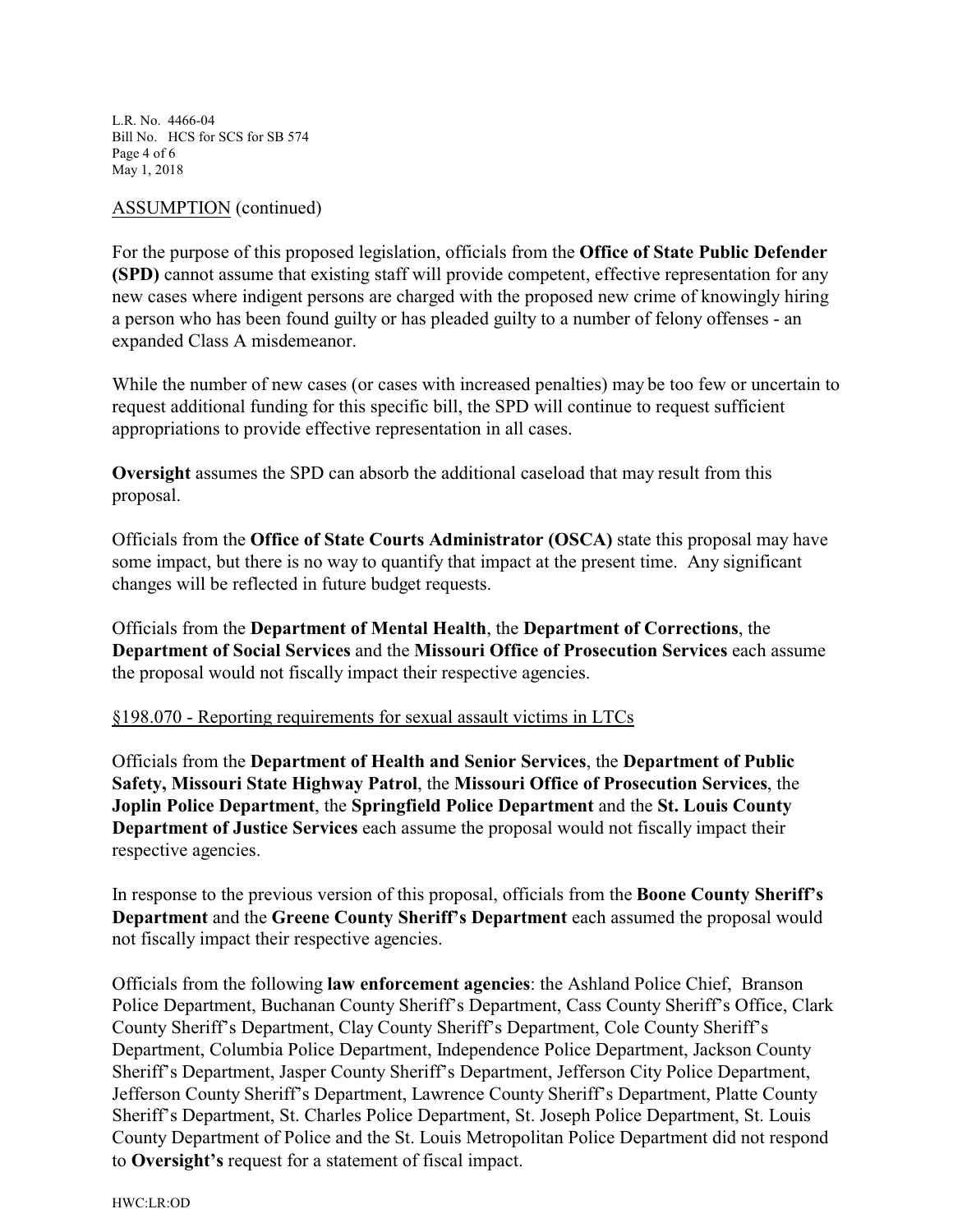L.R. No. 4466-04 Bill No. HCS for SCS for SB 574 Page 5 of 6 May 1, 2018

| FISCAL IMPACT - State Government | FY 2019<br>$(10 \text{ Mo.})$ | FY 2020    | FY 2021    |
|----------------------------------|-------------------------------|------------|------------|
|                                  | <u>\$0</u>                    | <u>\$0</u> | <u>\$0</u> |
| FISCAL IMPACT - Local Government | FY 2019<br>$(10 \text{ Mo.})$ | FY 2020    | FY 2021    |
|                                  | <u>\$0</u>                    | <u>\$0</u> | <u>\$0</u> |

#### FISCAL IMPACT - Small Business

No direct fiscal impact to small businesses would be expected as a result of this proposal.

#### FISCAL DESCRIPTION

The proposed legislation appears to have no direct fiscal impact.

This legislation is not federally mandated, would not duplicate any other program and would not require additional capital improvements or rental space.

#### SOURCES OF INFORMATION

Department of Health and Senior Services Department of Mental Health Department of Corrections Department of Public Safety - Missouri State Highway Patrol Department of Social Services Missouri Office of Prosecution Services Office of State Courts Administrator Office of State Public Defender Boone County Sheriff's Department Greene County Sheriff's Department Joplin Police Department